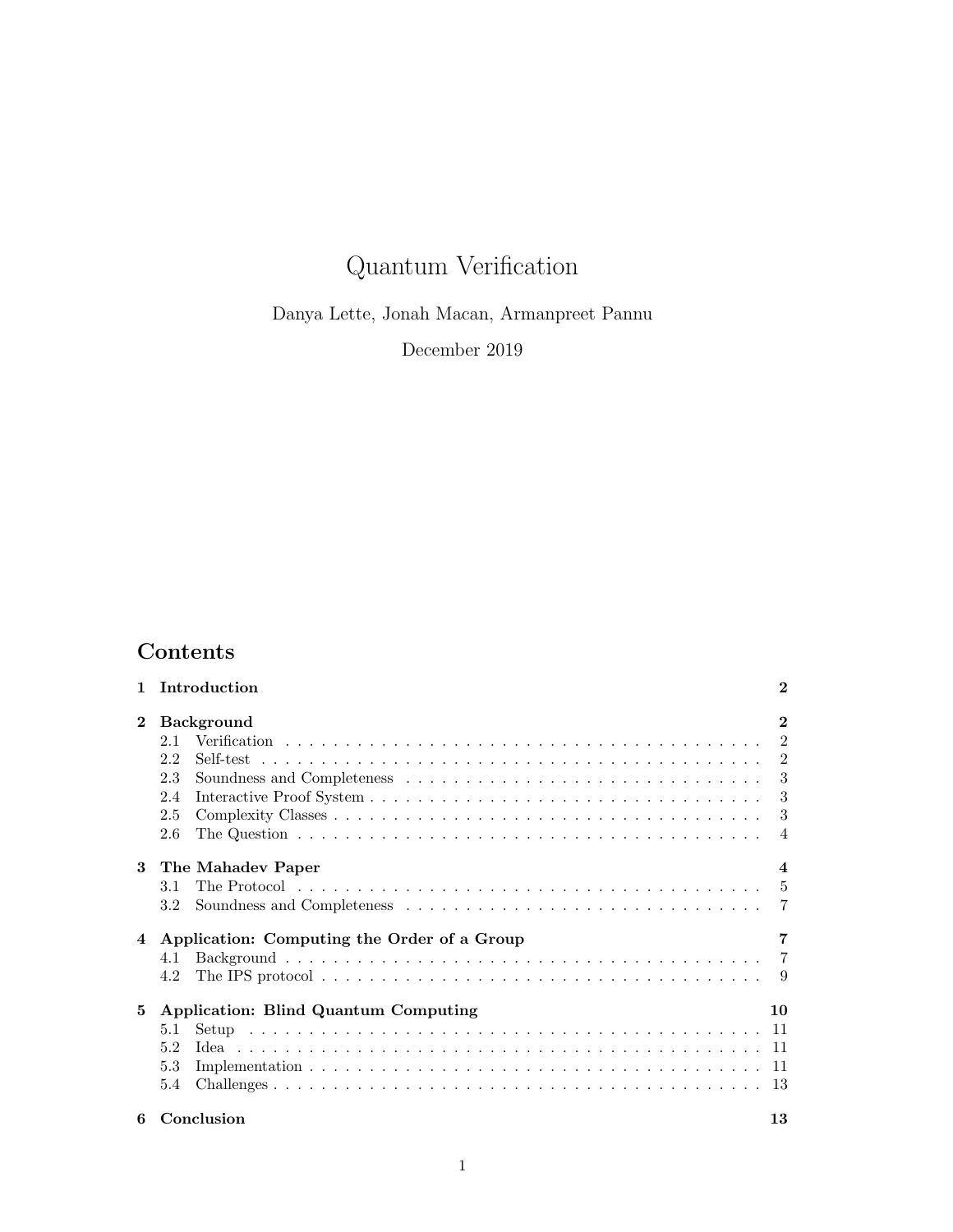## <span id="page-1-0"></span>1 Introduction

One of the driving forces behind the field of quantum computing is the prospect of speedups: some problems that are intractable on classical computers might be solved efficiently on quantum computers. A significant body of research is devoted to identifying such problems and designing quantum algorithms for solving them. However, any progress we make towards this goal is of limited use until we can answer this question: How do we know when we can trust a quantum computer? In particular, if we are using quantum computers to solve problems that are hard for classical computers, then how can we determine classically that the quantum computers are giving us the correct result?

In this paper, we start by explaining some of the concepts that are required in order to formalize this question. Then, we give an overview of Mahadev's 2018 positive result. Finally, we describe two cutting-edge applications of quantum verification.

## <span id="page-1-1"></span>2 Background

## <span id="page-1-2"></span>2.1 Verification

Verification consists of proving that a program or algorithm is correct, i.e. that the output of the program matches a specification. Classically, a number of tools and techniques have been developed to aid in verification. Sometimes, verification simply consists of a pen-and-paper proof that an algorithm will, in theory, produce the correct result. Verification may also check that the actual result of a computation has a desired property; this form of verification is called post-hoc.

Many classical techniques are of limited use in the realm of quantum computing, due to a number of factors, including: the computational complexity of the problems that are of interest in quantum computing, the probabilistic nature of quantum, the difficulties posed by quantum measurement, and the unreliability of the existing quantum hardware. Proving that an algorithm is correct in theory is not an adequate form of verification, given that the algorithm will likely be executed on extremely noisy hardware. On the other hand, a post-hoc verification procedure has to contend with the fact that the result of the computation is a quantum state and cannot easily become known to a classical verifier, let alone verified.

The central question in quantum verification is whether classically intractable problems must have classically intractable verification procedures. This question is made more precise in the following sections by the introduction of the concept of interactive proof systems, and the definition of several complexity classes.

## <span id="page-1-3"></span>2.2 Self-test

Quantum verification should be distinguished from device-independent quantum self-test, also known as state tomography. Self-test is concerned with ascertaining which state a device is outputting, without having knowledge of – or access to – the physical properties of the quantum device [\[1\]](#page-12-2). One application of self-test is determining whether the output state of a quantum device is entangled. In the device-independent scenario, a quantum device is treated as black box rather than as a specific laboratory setup in which we might be able to determine or manipulate the device directly using specific hardware (such as by applying optical or microwave pulses). Nonetheless, self-test does play an important role in some quantum verification protocols, such as [\[2\]](#page-13-0).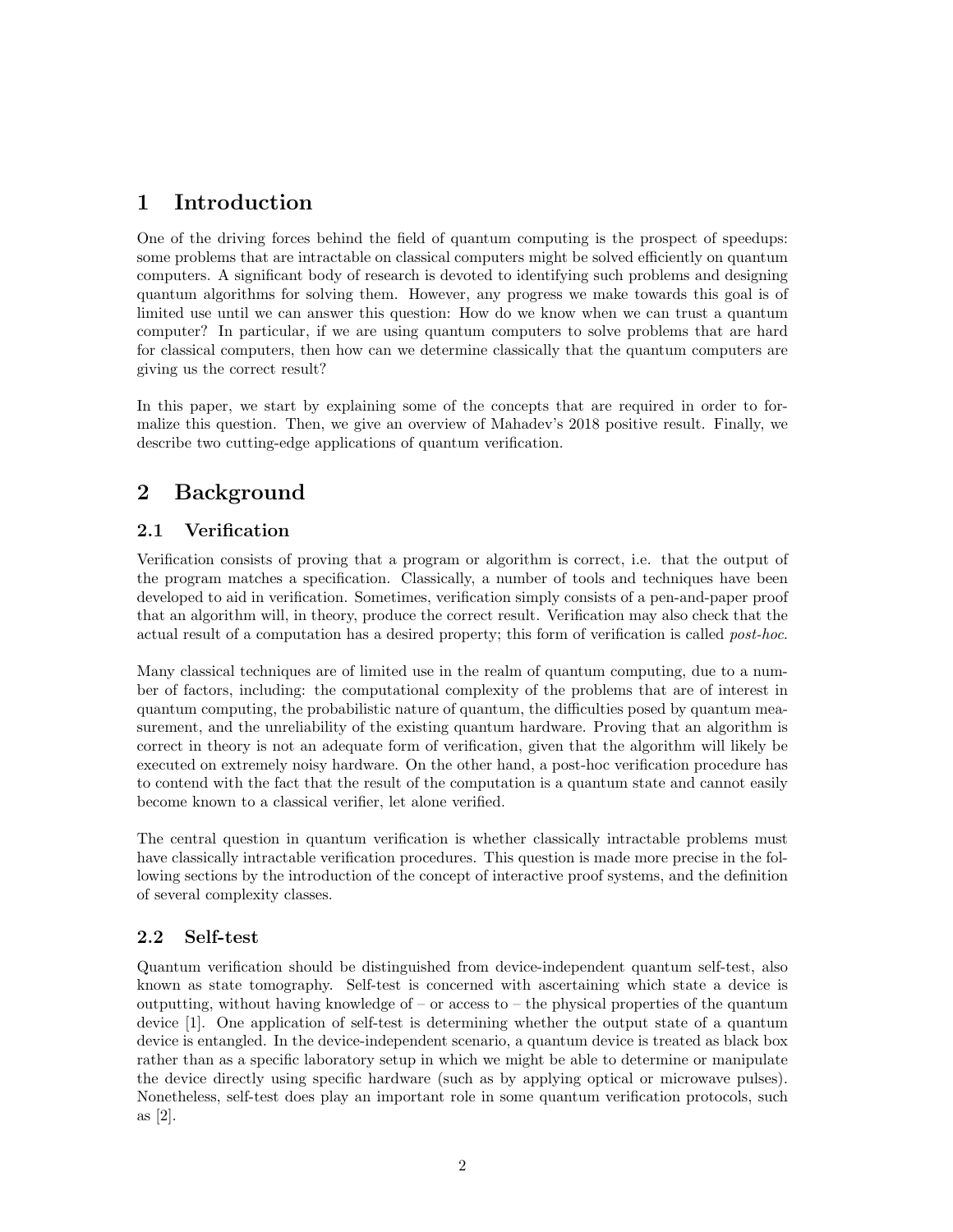#### <span id="page-2-0"></span>2.3 Soundness and Completeness

The usefulness and trustworthiness of a proof system may be evaluated in a variety of ways. Ideally, a proof system is both sound and complete. We say that a proof system PS is sound if, whenever we can construct a proof of a claim C, then C is valid. In other words, if C isn't valid, then you can't use PS to prove  $C$ . A proof system PS is complete if every valid claim has a PS-proof. The evaluation of a proof system PS can be more nuanced. For example, we might be interested in the probability of a claim's validity if that claim has a PS proof, the PS-provability of claims that have certain properties, etc.

### <span id="page-2-1"></span>2.4 Interactive Proof System

An Interactive Proof System (IPS) models a computation as an interactive protocol in which there are (usually) two parties – a prover and verifier. IPS can be thought of as a formalization of the notion that a proof consists of one party convincing another party that they are correct. When modelling a simple decision problem using an IPS, we can think of the prover as having the job of deciding YES or NO and of sending the verifier some carefully chosen information called a witness which constitutes proof of its decision. The verifier then uses the witness to ascertain if the prover's decision is correct. An IPS may also involve several rounds of communication between the verifier and the prover.

Modelling a computation as an IPS is useful because it separates a computation into discrete parts and thus gives us a formal way of discussing properties of its parts. For instance, the computational complexity of the prover may differ from that of the verifier. The number of messages that the prover and verifier use to communicate may also be categorized in terms of computational complexity. Importantly, we may choose to implement the prover on a quantum computer, and the verifier on a classical computer. This makes IPS a natural choice of proof system in quantum computing.

However, it's not obvious whether every computational problem admits an IPS verification protocol. Also, remark that any proof system will only be useful to us if it can be implemented efficiently for the problems that are of interest in quantum computing. Given these restrictions, it is not obvious prima facie that IPS can serve as general-purpose verification systems in QC. These concerns are formalized as questions about the relationship between a set of complexity classes.

#### <span id="page-2-2"></span>2.5 Complexity Classes

#### 2.5.1 BPP

BPP is the class of bounded-error probabilistic polynomial time decision problems that can be solved in polynomial time by a probabilistic Turing Machine with an error bounded by  $\frac{1}{3}$ . Note that  $P \subseteq BPP$ .

#### 2.5.2 IP

Interaction Polynomial is the class of problems solvable by an interactive proof system with a BPP verifier (i.e. a polynomial verifier that has access to a random number generator and whose error is bounded by  $\frac{1}{3}$  and in which the prover and verifier share a polynomial number of messages.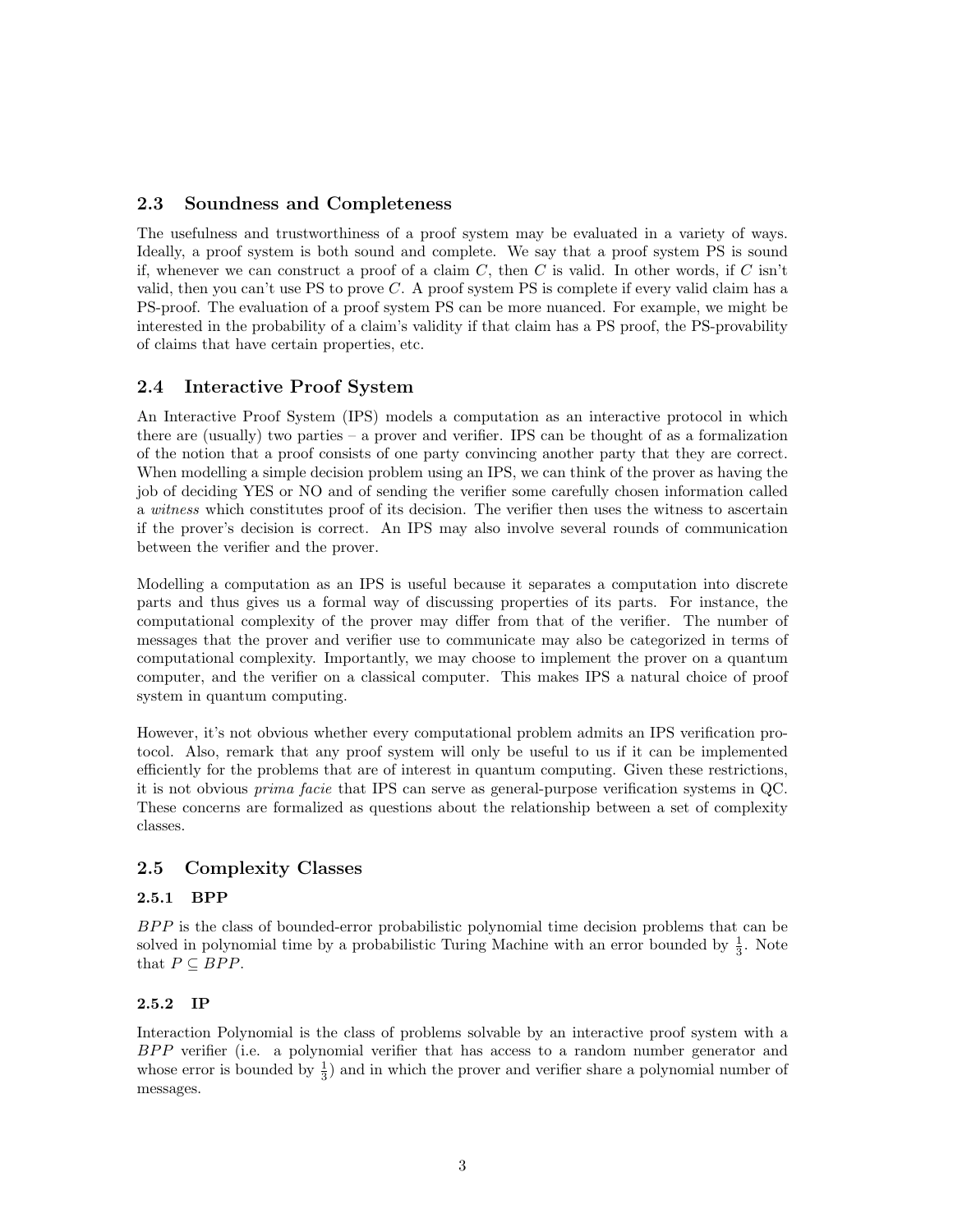#### 2.5.3 MA

Merlin-Arthur is the same as  $IP$  except that the prover and verifier exchange only one message. In addition, the verifier must accept with probability  $\geq \frac{2}{3}$  on a YES instance, and must accept with probability  $\leq \frac{1}{3}$  on a NO instance.

#### 2.5.4 Quantum Complexity

The quantum analogues of the above classes are  $BQP, QIP$ , and  $QMA$ .  $QMA$  is interesting because  $P, BQP, NP \subseteq QMA$ . In addition, the local Hamiltonian problem is  $QMA$ -complete [\[3\]](#page-13-1), so we may use reductions to the local Hamiltonian problem to solve many other interesting problems.

#### <span id="page-3-0"></span>2.6 The Question

Using the terms we have just defined, we are now in a position to formalize the question "How do we know when we can trust a quantum computer?" There are many different approaches but the formulation that has gained the most traction is this: Does every language in the class BQP admit an interactive protocol where the prover is in BQP and the verifier is in BPP?  $<sup>1</sup>$  $<sup>1</sup>$  $<sup>1</sup>$ </sup>

## <span id="page-3-1"></span>3 The Mahadev Paper

In 2018, a UC Berkley PhD student named Urmila Mahadev proposed a mechanism for doing efficient classical verification of an efficient quantum computation [\[5\]](#page-13-2). More precisely, she proposed a protocol for a sound and complete interactive proof system in which the prover is BQP and the verifier is  $BPP$ . It was previously shown [\[6\]](#page-13-3) that a  $BPP$  verifier can verify a  $BQP$ prover if the verifier is given access to a trusted (quantum) measurement device. This is not the ideal scenario insofar as this requires that the verifier is either not classical, or is classical but has access to two quantum devices – the prover as well as a measurement device. The central innovation of Mahadev's approach is that her prover can serve as its own trusted measurement device.

Recall that BQP is concerned with decision problems; some inputs to a given decision problem are YES instances while others are NO instances. We can define a set L such that  $x \in L$ whenever x is a YES instance. For example,  $(x_1 \vee x_2) \in SAT$ , the language of satisfiability, since the formula  $(x_1 \vee x_2)$  is satisfiable and thus is a YES instance of SAT. For a language  $L \in BQP$ , and instance x, we want an algorithm which determines if  $x \in L$ . Mahadev's verifier performs the following steps:

#### Verifier Protocol

- VP1. Reduce x to a local Hamiltonian  $H_x$
- VP2. Request that the prover generate an  $n$ -qubit quantum state this state is akin to a "witness" and should correspond to the ground state of  $H_x$
- VP3. Perform a measurement of the state.
- VP4. Using the results of the measurement, check if the state has low energy. If so, then  $x \in L$ . If not, then  $x \notin L$

<span id="page-3-2"></span><sup>&</sup>lt;sup>1</sup>This question was posed in a blog post by Scott Aaronson in 2006 [\[4\]](#page-13-4), in which he offered a substantial \$25.00 prize to whoever could come up with an answer.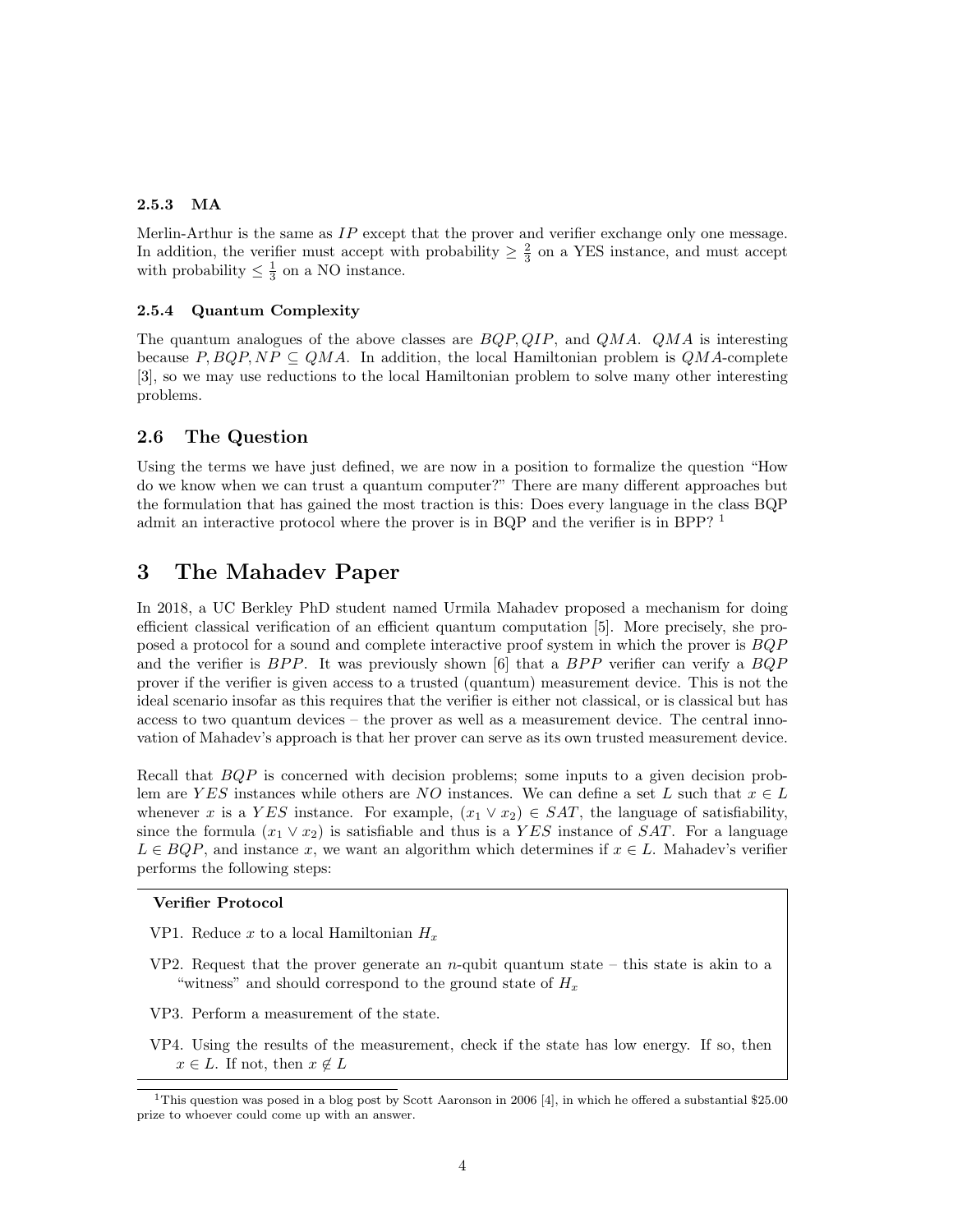This is a fairly straightforward protocol for an interactive proof system. However, VP3 is actually quite complicated to perform, since the verifier is classical and thus cannot directly perform quantum measurements. This step is what Mahadev calls the measurement protocol, and is the central focus of the paper. I will briefly explain each of these steps in the following section.

#### <span id="page-4-0"></span>3.1 The Protocol

#### 3.1.1 VP1

VP1. Reduce x to a local Hamiltonian  $H_x$ 

In this step, the verifier reduces the instance  $x$  to a local Hamiltonian. We are assured that this reduction is possible in general because  $BQP \subseteq QMA$ , and the local Hamiltonian problem is  $QMA$ -complete [\[3\]](#page-13-1). Furthermore, the reduction procedure can be done by a  $BPP$  machine.

This reduction is desirable because any problem in  $BQP$  can be reduced to a local Hamiltonian problem. This allows us to construct a general verification procedure (i.e. one that applies to all problems in  $BQP$ ) by analysing a specific problem.

#### 3.1.2 VP2

VP2. Request that the prover generate an  $n$ -qubit quantum state – this state is akin to "witness" and should correspond to the ground state of  $H_x$ 

Since the prover is more or less a black box, we are not concerned with how the prover finds this state – it is enough for us to know that it can find it, since it is a  $BQP$  machine, and local Hamiltonian is in QMA.

#### 3.1.3 VP3

VP3. Perform a measurement of the state.

In the previous step, the verifier asks the prover for a quantum state. This state does not need to be communicated to the verifier.<sup>[2](#page-4-1)</sup> Rather, we ask the prover to measure its own state. By augmenting this step with a cryptographic protocol called a commitment scheme, the prover is "committed" to measuring the state that it generated in the previous step. This allows the verifier to be assured that prover does not modify this choice at a later stage.

After making its choice, the prover sends the verifier some information that we call a commitment. The commitment is computed by the prover by applying a procedure to the chosen state. The procedure that is used to compute the commitment must have several interesting properties in order to satisfy our ultimate goal, which is to force the prover to make trustworthy measurements of its own states. This requirement motivated Mahadev to define two families of functions, the Extended Trapdoor Claw-Free family and the Trapdoor Injective family. Let  $\mathcal F$  be such a family, where  $\mathcal{F}: \{f_{k,0} : \mathcal{X} \to \mathcal{Y}, f_{k,1} : \mathcal{X} \to \mathcal{Y}\}\$ and  $\mathcal{X} = \{0,1\}^w$ .

<span id="page-4-1"></span> ${}^{2}$ In fact, since the verifier is classical, it is not even possible for it to receive this state. This detail sets Mahadev's IPS protocol apart from a conventional IPS, since typically the witness is simply sent to the verifier.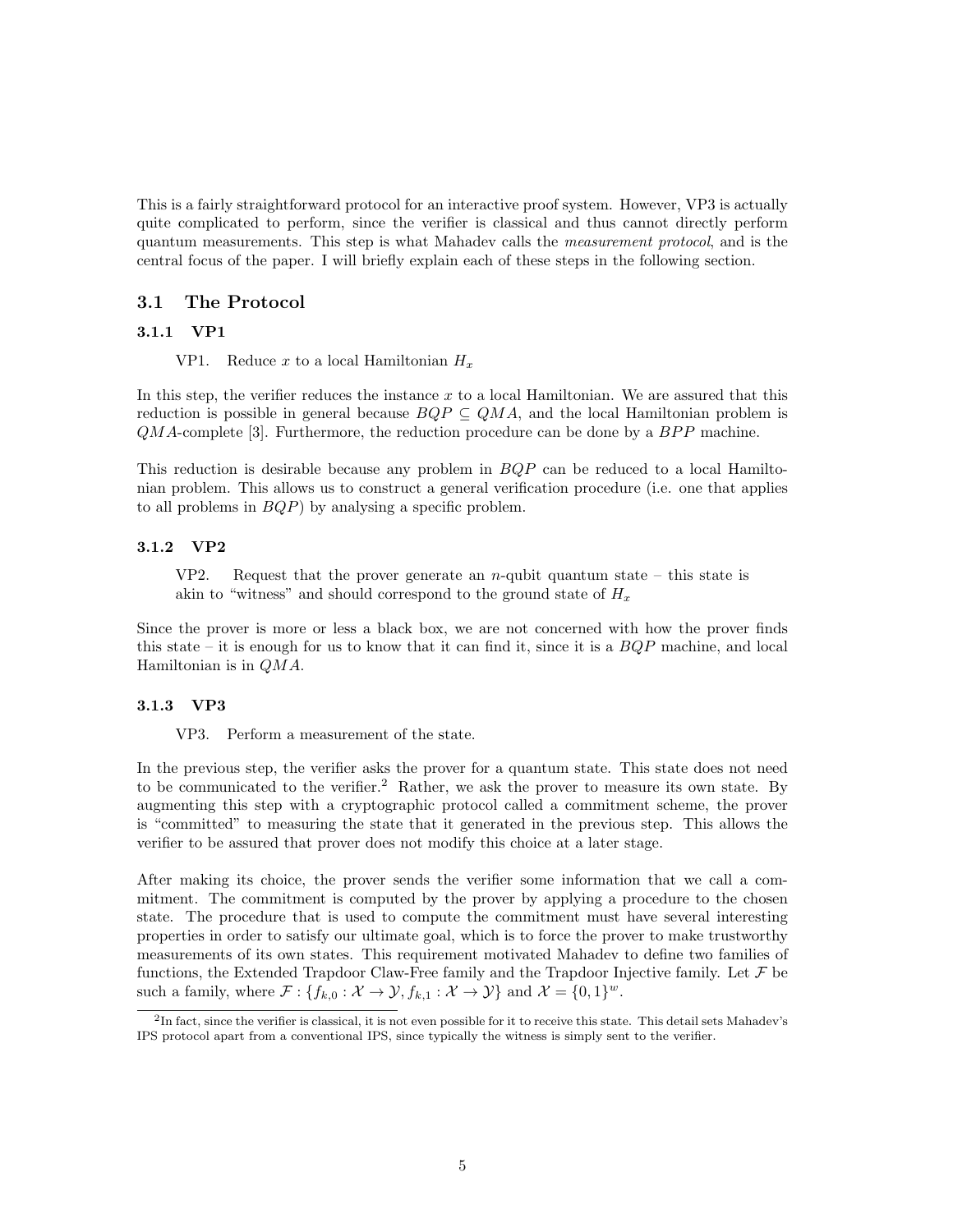#### Verifier Measurement Protocol

- VM1. Choose an *n*-qubit string  $h = (h_1, ..., h_n) \in \{0, 1\}^n$  (where the value of the *i*th coordinate determines whether to make a Hadamard or standard basis measurement on the ith coordinate of the witness)
- VM2. Choose key bits  $k_1, ..., k_n$  and trapdoor bits  $t_1, ..., t_n$  corresponding to the family of trapdoor functions, and send the keys to the prover. (The ith function should be a Trapdoor Claw-Free function if  $h_i = 0$ , and Trapdoor Injective otherwise.)
- VM3. Ask prover for a classical commitment  $y_1, ..., y_n$  to the witness
- VM4. Choose at random whether to run a test round or a Hadamard round

VM5. Depending on that choice,

- (a) If test round was selected, the verifier requests standard basis measurements of the committed qubit and preimage register for all  $n$  qubits.
- (b) If Hadamard round was selected, the verifier requests Hadamard basis measurements of the committed qubit and preimage register for all  $n$  qubits.
- VM6. Decode the measurement result using the trapdoor and check the result against the commitment  $y_i$ . If this check fails for any bit, reject. Otherwise, accept.

#### Prover Measurement Protocol (Claw-Free Case)

- PM1. Receive the keys  $k = \{k_1, ..., k_n\}$  from the verifier.
- PM2. For each single qubit state  $|\psi_i\rangle = \alpha_0 |0\rangle + \alpha_1 |1\rangle$  and corresponding key bit  $k_i$ , let  $f_{k_i,0}, f_{k_i,1}$  from the requisite function family. (If  $h_1 = 0$ , these functions should come from the claw-free family. Otherwise, they should come from the injective family. For simplicity, I assume all are the former.)
- PM3. Apply  $f_{k_i,0}/f_{k_i,1}$  to a uniform superposition of  $x \in \mathcal{X}$  over the input to form the state  $\frac{1}{|X|}\sum_{x\in\mathcal{X}}\alpha_0\ket{0}\ket{x}\ket{f_{k_i,0}(x)}+\alpha_1\ket{1}\ket{x}\ket{f_{k_i,1}(x)}$
- PM4. Measure the final register to obtain  $\alpha_0 |0\rangle |x_{0,y_i}\rangle |y_i\rangle + \alpha_0 |0\rangle |x_{0,y_i}\rangle |y_i\rangle$
- PM5. Send the  $y_i$ s to the verifier. This  $y = \{y_1, ..., y_n\}$  is the commitment string. Remark that these are classical bits, since they are the result of making a measurement on that register.
- PM6. If the verifier requests a test round, measure and send the verifier the result. Otherwise, apply a Hadamard gate to both remaining registers and send the verifier the result.

I have included the measurement protocol out of interest; However, the details of this scheme are beyond the scope of this paper. The main gist of the protocol is that the verifier gains leverage over the prover by utilizing a function that only she can efficiently invert.

#### 3.1.4 VP4

VP4. Using the results of the measurement, check if the state has low energy. If so, then  $x \in L$ . If not, then  $x \notin L$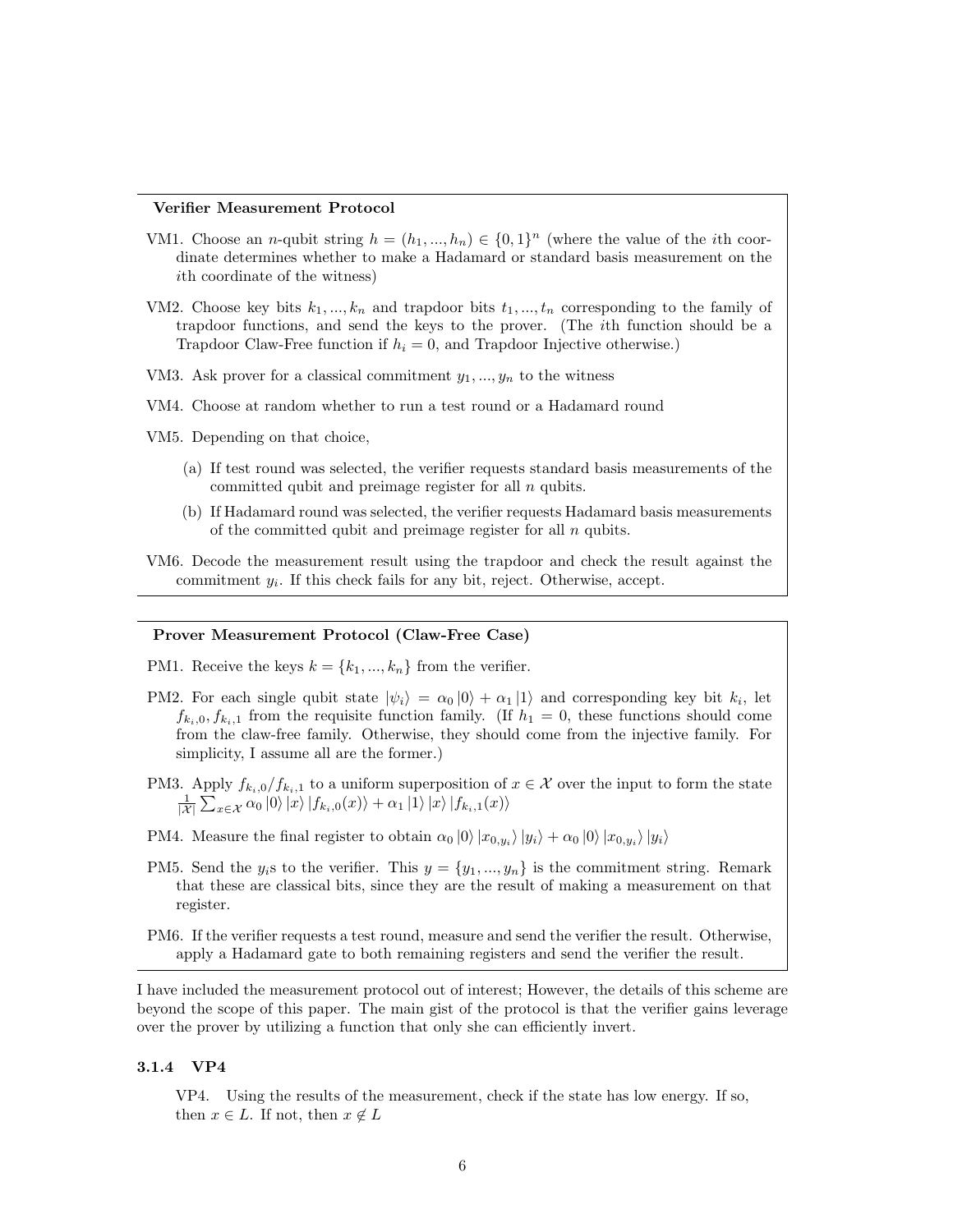Recall that we began the protocol by constructing H, and that the committed state  $\rho$  is intended to be a ground state of H. We would like to know its energy and thus to perform  $H\rho$ .

Mahadev's analysis of how a classical verifier can accomplish this feat is taken largely from [\[6\]](#page-13-3). To start, the verifier randomly chooses  $H_i$ , one of the local Hamiltonians of H. From [\[7\]](#page-13-5), we can assume that  $H$  is 2-local and only has  $X$  and  $Z$  operators, since this model of Hamiltonians is  $QMA$ -complete. Furthermore, applying X and Z operators is equivalent to performing measurement in a chosen basis. From these facts, and since  $H_i$  only acts non-trivially on 2 qubits, the verifier may, in theory, approximate the energy of  $\rho$  simply by measuring a couple of its bits. However, the verifier does not perform these measurements. In fact, these steps were accomplished previously, during the measurement phase, when the verifier selected the measurement basis  $h = (h_1, ..., h_n)$ . The product of the resulting bits approximates the energy of  $H\rho$ . So, in this stage, the verifier is merely computing a product, and accepting  $x$  (i.e. concluding that  $x \in L$ ) if the result is sufficiently small.

#### <span id="page-6-0"></span>3.2 Soundness and Completeness

The protocol that Mahadev proposed may appear to be unnecessarily complicated. However, the details are necessary in order to ensure that it is sound and complete. As explained earlier, a general proof system is sound if it accepts only inputs that are valid. It is complete if it accepts all inputs that are valid. This definition fails to capture that probabilistic nature of quantum systems. We can account for that by rephrasing those criteria using the language of probability distributions.

Mahadev describes the soundness and completeness criteria as follows: For prover  $\mathbb{P}$ , basis choice  $h = (h_1, ..., h_n)$ , and an n qubit state  $\rho$ , let  $D_{\mathbb{P},h}$  be the distribution of measurement results obtained by the verifier, and  $D_{\rho,h}$  the distribution obtained by measuring  $\rho$  in basis h. We can think of  $D_{\mathbb{P},h}$  as the output of an algorithm which computes  $f(\rho)$  for some function f, and of  $D_{\rho,h}$  as the true value of  $f(\rho)$ . The protocol is deemed complete if there exists a prover  $\mathbb P$  such that  $D_{\mathbb{P},h}$  is close enough to  $D_{\rho,h}$  for all h, and  $\mathbb P$  is accepted by the verifier with negligible error. The protocol is deemed sound if, whenever the verifier accepts  $\mathbb{P}$ , there exists a  $\rho$  such that  $D_{\mathbb{P},h}$ is close enough to  $D_{\rho,h}$ .

The completeness proof of the protocol is quite simple - if the prover is honest, then the output of the algorithm is as desired. This follows directly from the construction of the protocol. The proof of soundness, however, takes up many pages of Mahadev's paper. These proofs demonstrate the correctness of usefulness of the protocol; without them, the protocol itself has little value.

## <span id="page-6-1"></span>4 Application: Computing the Order of a Group

#### <span id="page-6-2"></span>4.1 Background

In this section, we present a concrete example of using an interactive proof system in which a verifier computes the value of a function  $f$  using the help of a more powerful and possibly unreliable prover. The verifier and prover are given an input  $x$  and, using the help of the prover, must output  $f(x)$  or *null* with high probability if the verifier believes the prover is dishonest. We will first define the notion of computing f with an interactive prove system. This is similar to definitions presented above.

**Definition 1.** Given a function  $f: X \to \{0,1\}^*$ , we say f has a interactive proof system if given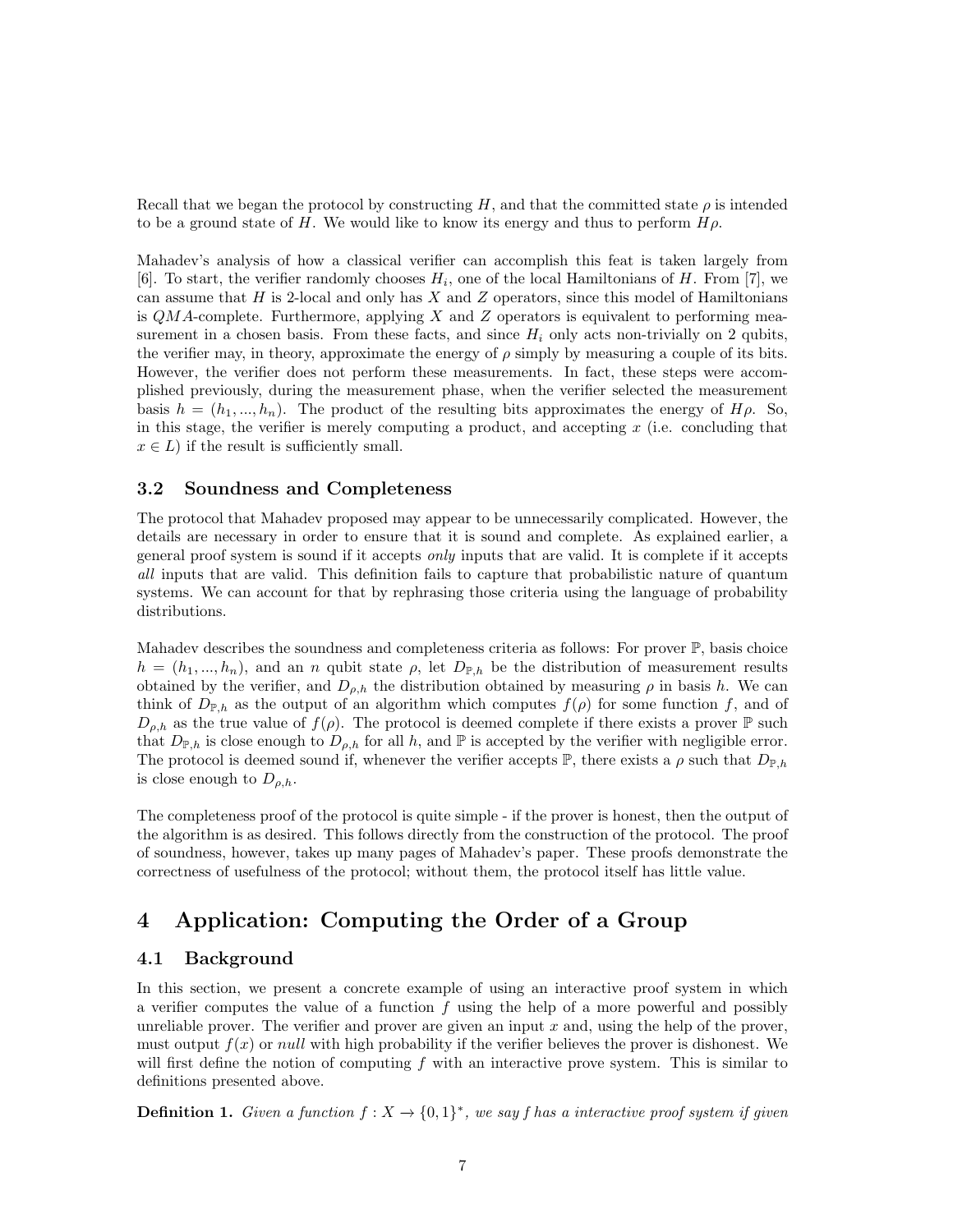verifier V and prover P who are both given an input  $x \in X$  and are allowed to communicate via classical polynomial length messages, the verifier outputs  $y \in \{0,1\}^*$  or null s.t:

- 1. There exists a prover P s.t.  $y = f(x)$  with probability greater than  $\frac{2}{3}$
- 2. Given any other prover P',  $y = f(x)$  or null with probability greater than  $\frac{2}{3}$

Part 1 of this definition is the completeness condition and in this case, the prover is said to be an honest prover. Part 2 is the soundness condition and the prover is said to be dishonest. For this example we consider the problem of determining the order of solvable black-box group G using an interactive prove system created by Gall et al [\[8\]](#page-13-6). We assume the reader is familiar with basic notions in group theory and present some preliminary definitions relevant to the problem.

**Definition 2.** A black-box representation for a group  $G$  is one in which the elements of  $G$  are represented by a n-bit string and whose group operations are performed efficiently by an oracle.

In general we assume the number of bits  $n$  required to represent every element of  $G$  is  $O(log(|G|)$ . Given a black-box group representation of G, determining the order of G has been shown to be difficult in general on classical computers, even when the group is abelian. In a quantum system, a black box group has its elements represented by a  $n$ -qubit quantum state  $|g\rangle$  and there exists oracles U and V s.t  $U|g\rangle|h\rangle = |g\rangle|gh\rangle$  and  $V|g\rangle = |g^{-1}\rangle$ . Using quantum computers, the order of a quantum black-box group  $G$  can be determined efficiently for groups which are solvable.

**Definition 3.** A group G is said to be solvable if there exist a generating sequence  $\{h_1, . . h_n\} \subset G$ s.t.  $G = \langle h_1, ..., h_n \rangle$  and  $\langle h_1, ..., h_{i-1} \rangle \subseteq \langle h_1, ..., h_i \rangle \forall i$ . We refer to the sequence  $\{h_1, ..., h_n\}$  as a polycyclic generating sequence for G. For the remainder of this paper, we denote  $H_i = \langle h_1, ..., h_i \rangle$ 

Two relevant properties of solvable groups that we will use in this paper are:

- 1. If  $h \in H_i$ , then there exist a decomposition  $h = h_1^{j_1} ... h_i^{j_i}$  for some  $j_1, ..., j_i \in \mathbb{Z}$
- 2.  $|H_i| = |h_1|...|h_i| = |H_n/H_{n-1}|...|H_1/H_0|$

**Theorem 1.** [\[9\]](#page-13-7) Given a solvable black-box group  $G$ , there exists a quantum algorithm that runs in time poly $(log|G|)$  and outputs |G| with probability  $1 - \frac{1}{poly(|G|)}$ 

We omit the outline of the algorithm and focus instead on a interactive proof system to compute  $|G|$  in the case where we may have an unreliable quantum computer with a reliable classical verifier. To simplify the problem for the sake of example, we also assume that we are given the prime factors of |G| as a set  $S = p_1,...p_l$ . (Note this assumption may be omitted in exchange for a slightly more complicated IPS). We start by presenting algorithms that the honest quantum prover will need to perform.

**Theorem 2.** [\[9\]](#page-13-7) Let G be a black-box solvable group with  $\{h_1, ..., h_t\}$  a polycyclic generating sequence of G. Then there exists two quantum algorithms  $A_1$  and  $A_2$  that run in time poly $(log|G|)$ s.t:

- 1. A<sub>1</sub> takes inputs integer  $i < t$  and  $h \in H_i$  and outputs the decomposition  $h = h_1^{j_1} ... h_i^{j_i}$  with probability  $1 - \frac{1}{poly(|G|)}$
- 2.  $A_2$  takes inputs integer  $i < t$  and  $h \in G$  and decides if  $h \in H_i$  or not with probability  $1-\frac{1}{poly(|G|)}$

In addition, there are a few actions that the classical verifier will need to perform: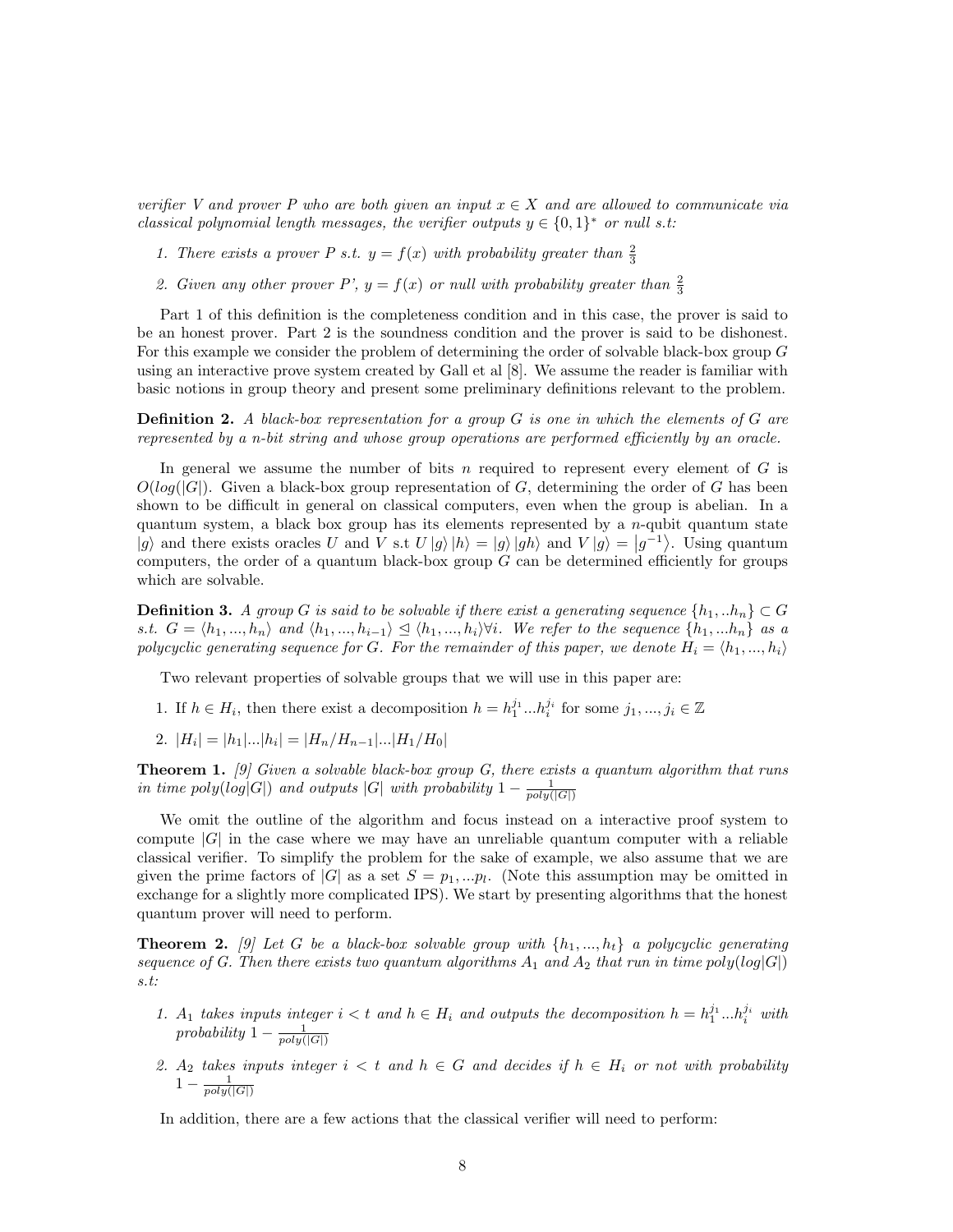**Theorem 3.** [\[10\]](#page-13-8) Let G be a black-box group and  $\epsilon < 0$ . There exists a classical algorithm running in time  $log(|G|)$  and  $log(\frac{1}{\epsilon})$  that outputs a random element  $g \in G$  with probability  $p_g$ where  $p_g \in \left(\frac{1}{|G|} - \epsilon, \frac{1}{|G|} + \epsilon\right)$ 

**Theorem 4.** [\[8\]](#page-13-6) Let G be a black-box solvable group and  $S = p_1, ..., p_l$  be the set of prime factors of  $|G|$ . Then there exists a classical algorithm that runs in  $poly(log|G|)$  and outputs elements  $h_1, ..., h_t \in G$  and prime numbers  $r_1, ... r_t \in S$  s.t. with probability  $1 - \frac{1}{poly(|G|)}$  we have:

- 1.  $\{h_1, ..., h_t\}$  is a polycyclic generating sequence of G
- 2.  $|H_i/H_{i-1}| = 1$  or  $r_i$

#### <span id="page-8-0"></span>4.2 The IPS protocol

Given the existence of these algorithms, an interactive proof system to compute  $|G|$  is outlined as follows [\[8\]](#page-13-6):

- 1. The verifier uses theorem 4 to generate a polycyclic generating sequence  $h_1, ..., h_t \in G$ and prime numbers  $r_1, ... r_t \in S$ .
- 2. For each i, the verifier randomly chooses  $s_i \in \{0,1\}$  and a random element  $x_i \in H_{i-1}$ using theorem 3 by taking  $\epsilon = \frac{1}{2^{2n}}$  where *n* is the number of qubits used to represent the elements of G
- 3. The verifier sends  $h_1, ..., h_t$  and  $h_i^{s_i} x_i$  for each i to the prover
- 4. The (honest) prover uses theorem 2 and uses algorithm  $A_1$  to compute  $a_i$  where  $a_i = 0$ if  $h_i^{s_i}x_i \in H_{i-1}$  and  $a_1 = 1$  else. If  $h_i^{s_i}x_i \in H_{i-1}$ , the prover uses  $A_2$  to compute the decomposition of  $h_i = h_1^{j_{i,1}}...h_{i-1}^{j_{i,i-1}}$ , else the prover randomly assigns values to  $\{j_{i,k}\}.$ The prover sends  $a_1, ..., a_t$  and  $\{j_{i,k}\}\)$  to the verifier.
- 5. For each i, the verifier sets  $l_i$  according to the following rules:
	- (a) if  $h_i = h_1^{j_{i,1}} ... h_{i-1}^{j_{i,i-1}}$  set  $l_i = 1$
	- (b) if  $h_i \neq h_1^{j_{i,1}} ... h_{i-1}^{j_{i,i-1}}$  and  $a_i = s_i$  set  $l_i = r_i$
	- (c) else verifier aborts the algorithm and outputs null
- 6. If the output is not *null* from step 5, the verifier outputs  $|G| = \prod_i l_i$

We first show that this protocol outputs  $|G|$  with high probability if the prover is honest in step 4 of the protocol. For each i, we know  $|H_i/H_{i-1}| = 1$  or  $r_i$ . First suppose  $|H_i/H_{i-1}| = 1$ , then  $h_i \in H_{i-1}$  and  $H_i = H_{i-1}$  so regardless of the value of  $s_i, h_i^{s_i} x_i \in H_{i-1}$ . The honest prover, with high probability, will then return the correct decomposition  $h_i = h_1^{j_{i,1}}...h_{i-1}^{j_{i,i-1}}$  and the verifier will set  $l_i = 1 = |H_i/H_{i-1}|$  as in rule 5(*a*).

On the other hand, if  $|H_i/H_{i-1}| = r_i$ , then  $h_i \notin H_{i-1}$ . In this case, if  $s_i = 0$  (resp.  $s_i = 1$ ) then  $h_i^{s_i}x_i \in H_{i-1}$  (resp.  $h_i^{s_i}x_i \notin H_{i-1}$ ) and the honest prover, with high probability, will output  $a_i = s_i$  and a random incorrect decomposition since no correct decomposition exists. According to step 5(b), the verifier will set  $l_i = r_i = |H_i/H_{i-1}|$ . In the last step, the verifier will output  $\prod_i l_i = \prod_i |H_i/H_{i-1}| = |G|$  with a high probability as desired.

Now we analyze the case where we don't have an honest prover in step 4. The protocol will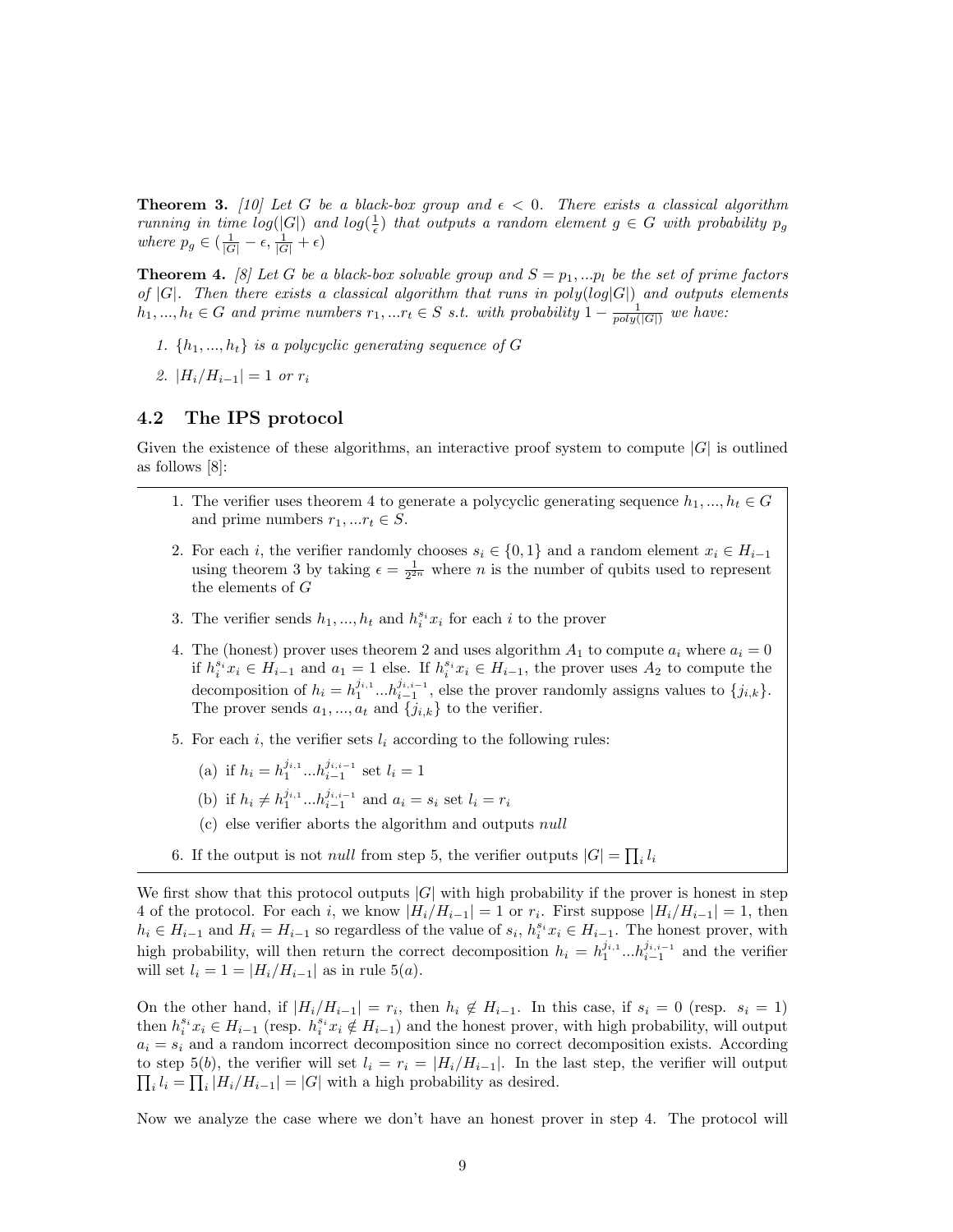output a value different from  $|G|$  or *null* if and only if the prover convinces the verifier to set  $l_i \neq |H_i/H_{i-1}|$  from some i in step 5. If  $|H_i/H_{i-1}| = r_i$ , the dishonest prover can not provide a correct decomposition  $h_i = h_1^{j_{i,1}}...h_{i-1}^{j_{i,i-1}}$  so the verifier will never incorrectly set  $l_i = 1$  according to 5(a). In the case where  $|H_i/H_{i-1}| = 1$ , the verifier will incorrectly  $l_i = r_i$  only if the prover outputs  $a_i = s_i$ . This means the dishonest prover must guess correctly if  $h_i^{s_i} x_i \in H_{i-1}$ . The probability of guessing correctly is:

$$
p_i = \frac{1}{2} + \frac{1}{2} \sum_{h \in H_{i-1}} \left| \frac{1}{2} (Pr[x_i = h] - Pr[h_i x_i = h]) \right|
$$
  
\n
$$
= \frac{1}{2} + \frac{1}{4} \sum_{h \in H_{i-1}} \left| Pr[x_i = h] - \frac{1}{|H_{i-1}|} - Pr[h_i x_i = h] + \frac{1}{|H_{i-1}|} \right|
$$
  
\n
$$
\leq \frac{1}{2} + \frac{1}{4} \sum_{h \in H_{i-1}} \left| Pr[x_i = h] - \frac{1}{|H_{i-1}|} - \frac{1}{4} \sum_{h \in H_{i-1}} \left| Pr[h_i x_i = h] - \frac{1}{|H_{i-1}|} \right|
$$
  
\n
$$
= \frac{1}{2} + \frac{1}{2} \sum_{h \in H_{i-1}} \left| Pr[x_i = h] - \frac{1}{|H_{i-1}|} \right|
$$
  
\n
$$
\leq \frac{1}{2} + \frac{1}{2} \sum_{h \in H_{i-1}} \epsilon
$$
  
\n
$$
= \frac{1}{2} + \frac{1}{2} |H_{i-1}| \epsilon
$$
  
\n
$$
\leq \frac{1}{2} + \frac{1}{2} 2^n \frac{1}{2^{2n}}
$$
  
\n
$$
= \frac{1}{2} + \frac{1}{2} n + \frac{1}{2} n + \frac{1}{2} n + \frac{1}{2} n + \frac{1}{2} n + \frac{1}{2} n + \frac{1}{2} n + \frac{1}{2} n + \frac{1}{2} n + \frac{1}{2} n + \frac{1}{2} n + \frac{1}{2} n + \frac{1}{2} n + \frac{1}{2} n + \frac{1}{2} n + \frac{1}{2} n + \frac{1}{2} n + \frac{1}{2} n + \frac{1}{2} n + \frac{1}{2} n + \frac{1}{2} n + \frac{1}{2} n + \frac{1}{2} n + \frac{1}{2} n + \frac{1}{2} n + \frac{1}{2} n + \frac{1}{2} n + \frac{1}{2} n + \frac{1}{2} n + \frac{1}{2} n + \frac{1}{2} n + \frac{1}{2} n + \frac{
$$

Above the third line used the triangle inequality, the fourth line uses that since  $h_i \in H_{i-1}$ ,  $h_i^{-1}h \in H_{i-1}$  and  $Pr[h_ix_i = h] = Pr[h_i = h_i^{-1}h]$ , the two sums are the same. The fifth line uses theorem 3 and the sixth line uses that  $n$  is the encoding length of  $G$ .

Thus with probability  $\frac{1}{2} + \frac{1}{2^{n+1}}$ , the prover will guess correctly if  $a_i = s_i$ . Recall the verifier will output a value different from  $|G|$  or *null* only if verifier incorrectly sets  $l_i = r_i$  for some i. The above analysis shows that this has a probability less than  $\frac{1}{2} + \frac{1}{2^{n+1}}$ . The probability that the verifier will output |G| or null is thus  $\frac{1}{2} - \frac{1}{2^{n+1}}$ . By running this algorithm in parallel, m times reduces this probability to  $1-(\frac{1}{2}+\frac{1}{2^{n+1}})^{\tilde{m}}$  which allows us to reach the threshold of  $\frac{2}{3}$  in definition 1.

In conclusion, this algorithm provides a interactive proof system in which a reliable classical verifier may use a possibly unreliable quantum prover to compute the order of a group or detect a unreliable prover and output null with a high probability.

## <span id="page-9-0"></span>5 Application: Blind Quantum Computing

We now turn our attention to a more practical application of quantum verification, namely Blind Quantum Computing. Blind computing is used for doing computation on encrypted data which could contain sensitive information, such as financial or health records, while preserving personal privacy and information security. As in the verification procedures described in the previous sections, this procedure involves two parties. We call the verifier Alice or the user, and the prover Bob or the server. Alice asks Bob to execute a quantum program and report the measurements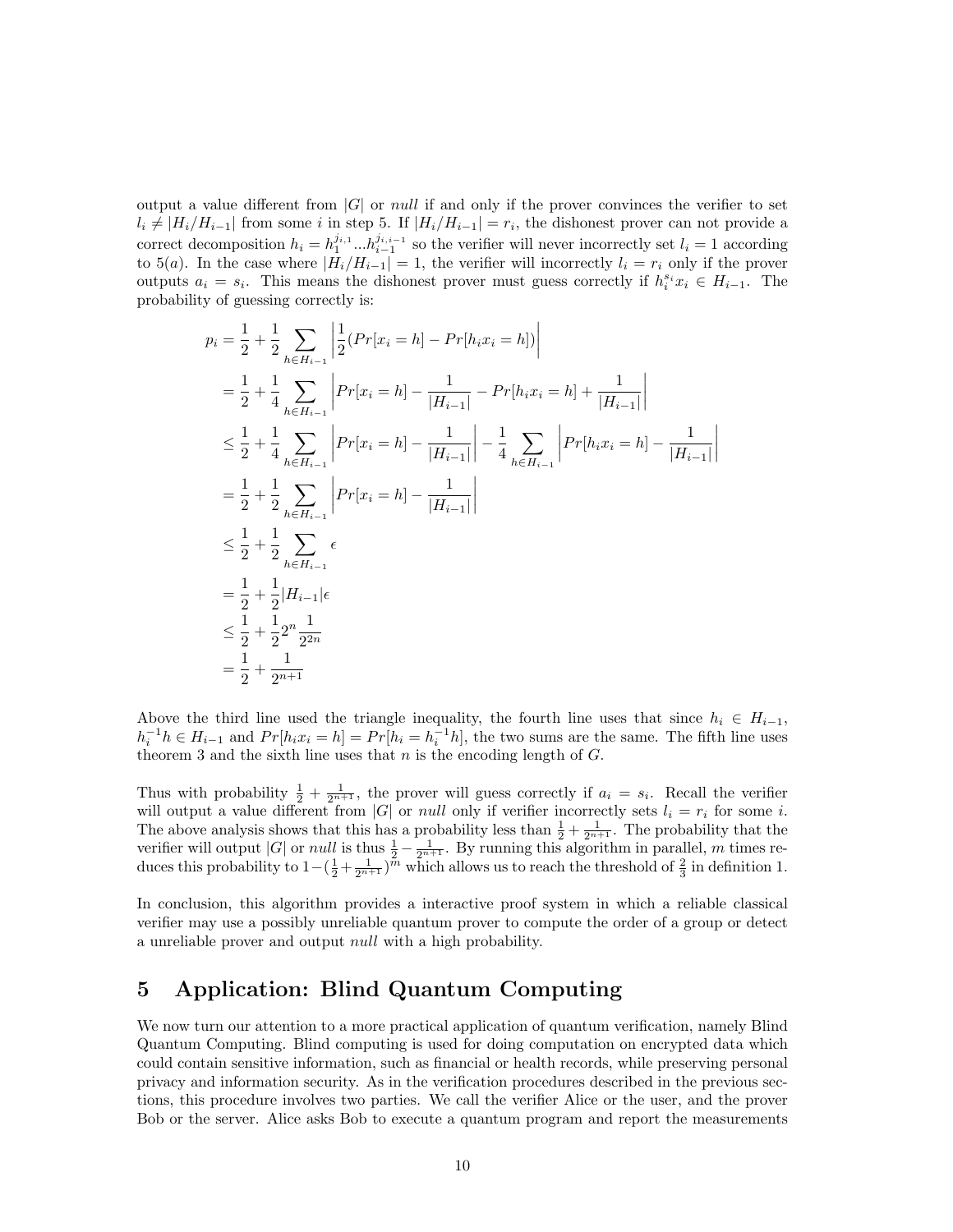back to Alice in such a way that Alice can check the validity or 'honesty' of the quantum computations. In its most basic form, the Alice applies an encryption procedure  $E$  to input  $x$ . Bob computes output z which is sent to Alice, who then applies a decryption procedure  $D(z)$  to obtain the desired output [\[11\]](#page-13-9), [\[12\]](#page-13-10).

In the quantum domain, we assume that Alice can implement  $BPP$  computations but requires Bob to carry out *BQP* computations while keeping the input, the output, and the function of interest (the one acting on the input) hidden from the Bob. The first solution to this was given by Childs' Protocol, developed by Andrew Childs, computer scientist and physicist at the University of Maryland [\[13\]](#page-13-11).

#### <span id="page-10-0"></span>5.1 Setup

In this protocol, Alice has the ability to perform basic quantum gates, but is unable to implement arbitrary quantum circuits. This differs from the protocols described in previous sections, in which the verifiers were purely classical. We assume Alice can generate random classical bits, store quantum states, prepare only the  $|0\rangle$  state, perform the SWAP gate (which sends  $|01\rangle$  to  $|10\rangle$ and vice-versa), and Pauli Gates (namely  $X, Z$ , and their product  $XZ$ ). However, she may not perform measurements. Bob, on the other hand, can perform arbitrary quantum measurements and can do universal quantum computation. Lastly, this protocol allows for bidirectional quantum communication between Alice and Bob.

#### <span id="page-10-1"></span>5.2 Idea

The protocol uses a quantum version of the classical Vernam cipher, also known as a one-time pad. In the classical setting, Alice wishes to send a bit b to Charlie and both share a bit k, known as the private key. Alice sends the message  $m = b \bigoplus k$  (where  $\bigoplus$  represents addition mod 2). Then Charlie uses  $k$  to decrypt  $m$  and recover  $b$ . In a private quantum channel on the other hand, we still use a classical key  $k$ , but the bit  $b$  we wish to send now becomes a quantum state  $|\Psi\rangle$ . Since each qubit is characterized by two numbers, the key is now comprised of two classical bits, k and j. In this scenario, Alice applies  $Z^{k}X^{j}$  to  $|\Psi\rangle$ . If a third-party intercepts this, they won't be able to decipher the original qubit without knowledge of  $j$  and  $k$ . Presuming they chose to leave the qubit alone, Charlie can then decode the qubit by applying  $X^{j}Z^{k}$  to reverse the operations and recover  $|\Psi\rangle$ .

#### <span id="page-10-2"></span>5.3 Implementation

The implementation of Childs' protocol requires two main steps:

Problem 1: How can Bob help Alice measure states in the computational basis?

Alice chooses random bits j and k and applies the unitary  $Z^{k}X^{j}$  to her state. Once Bob receives the qubit, measures it, and reports the result back to Alice, she can recover the original state by simply flipping the qubit if  $j = 1$  and do nothing otherwise (since applying Z will not change the measurement outcomes). This process is depicted in the circuit below where the double lines represent the shared, random classical bits and a dashed box around a gate represents the result of an 'honest' computation, or measurement by Bob.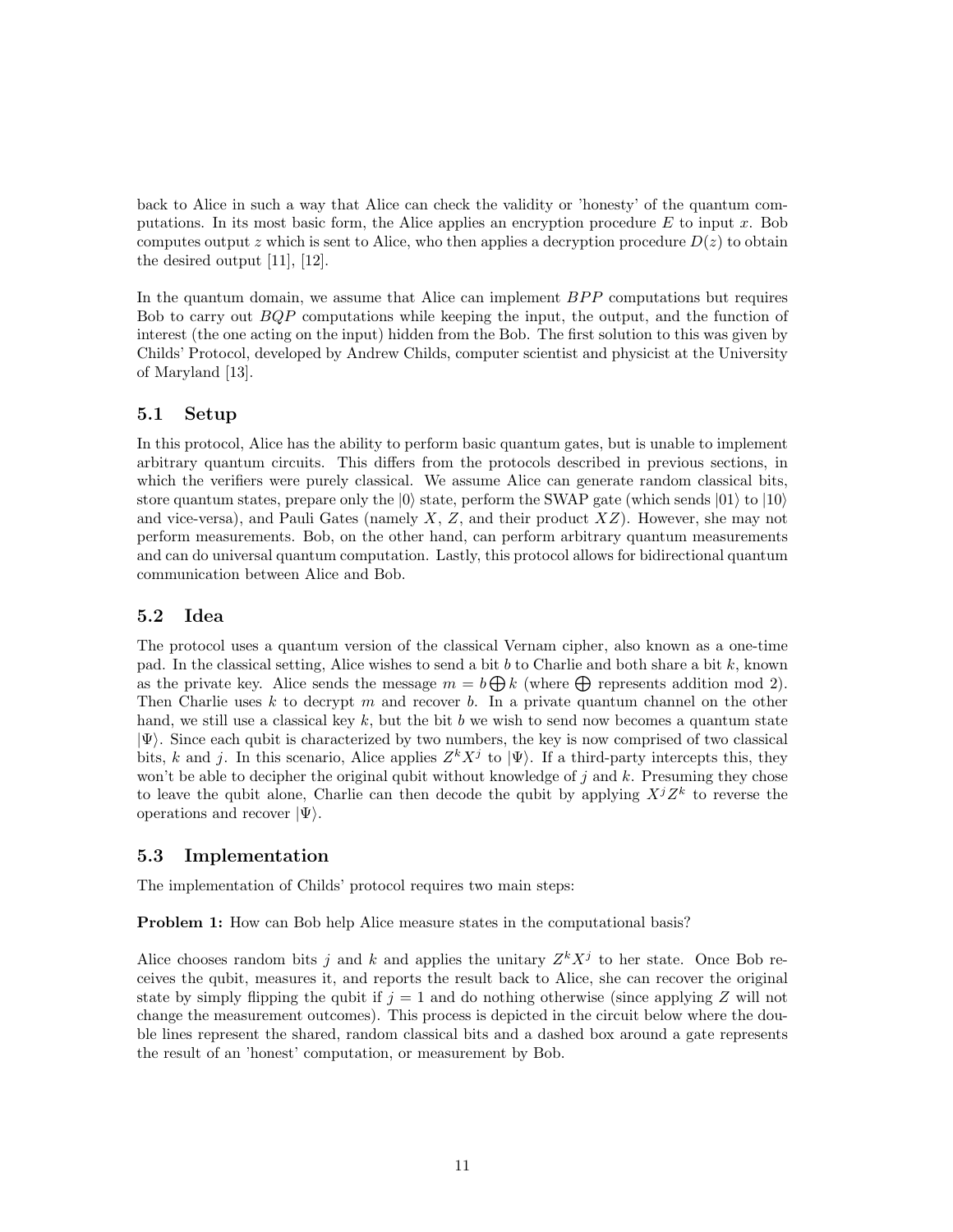

Figure 1: Secure-assisted computational basis measurement

Problem 2: How can Bob help her extend her initial gate set to perform universal quantum computations?

The protocol provides circuits for implementing the Hadamard, CNOT, and  $\frac{\pi}{8}$  (or T) gates, which constitute a universal gate set.

(I) For the Hadamard gate depicted below, Alice applies  $Z^{k}X^{j}$  to her qubit. Provided Bob is honest and performs the Hadamard gate, Alice can recover the original qubit with just the H gate applied to it by reversing X by Z and Z by X. This follows from the fact that  $XHZ = ZHX = H$ .



Figure 2: Implementation of the Hadamard gate

(II) For the CNOT gate shown below, Alice requires four random (classical) bits j, k, l, and m since CNOT requires two qubits to function. She applies  $Z^{k}X^{j}$  to the first qubit and  $Z^{m}X^{l}$ to the second qubit. Provided Bob is honest and performs the CNOT gate faithfully, Alice can decode the returned qubits based on what here initial classical bits were.



Figure 3: Implementation of the CNOT Gate

(III) For the  $\frac{\pi}{8}$  gate reproduced below, Alice needs a two-round protocol, unlike the above two (this arises from the fact that  $X$  does not commute with  $T$ ). Starting again with four random (classical bits) j, k, l, and m, Alice randomizes her state by applying  $Z^{k}X^{j}$ . If Bob performs the T gate honestly and returns the result to Alice, she can apply  $X^{j}Z^{k}$  to the output. Z commutes with  $T(ZT = TZ)$  but for X we have that  $XTX = T^*$  which differs from T by  $T^2$  (since T is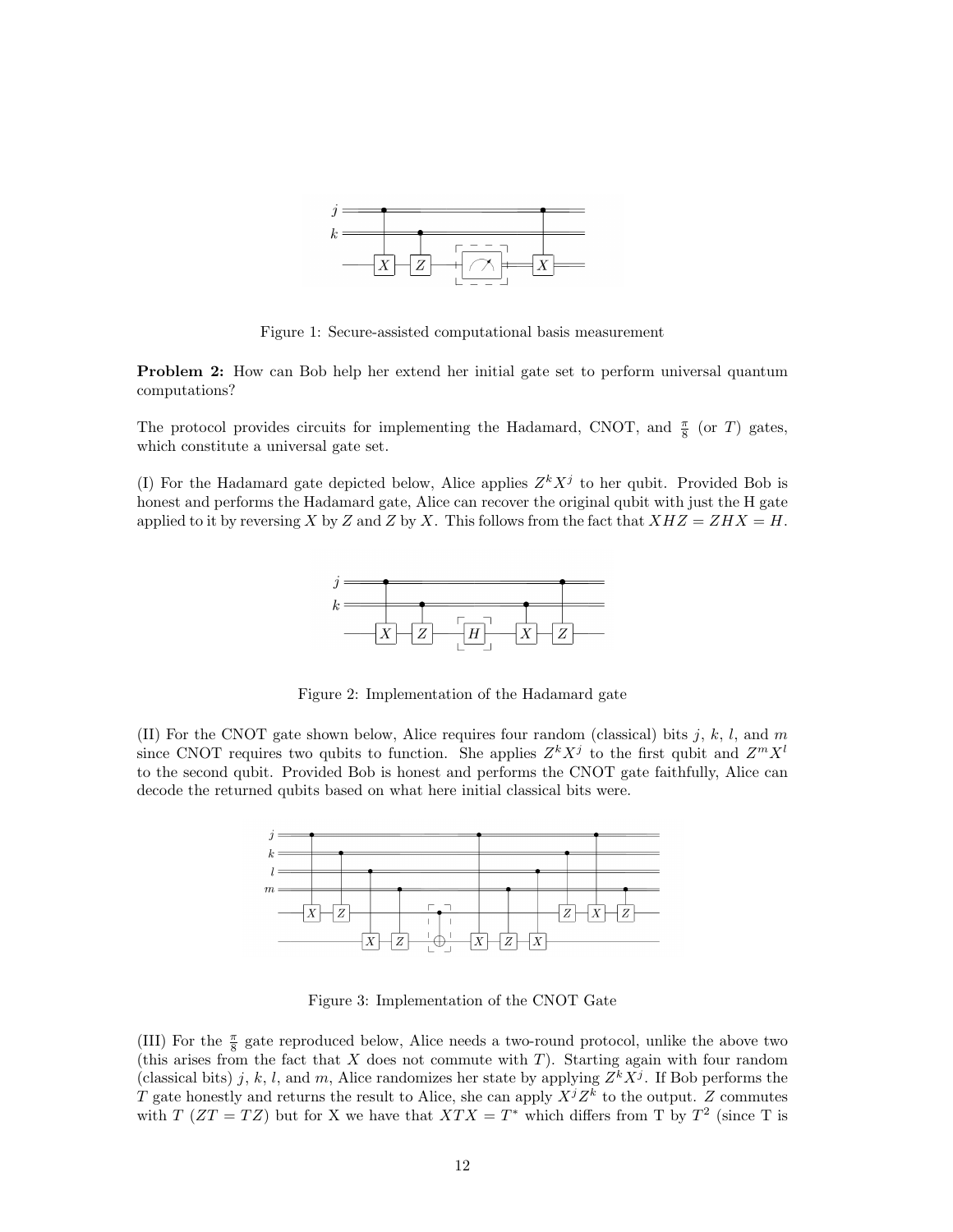unitary  $T^*TT = IT = T$ ). Now Alice will send this state back to Bob for calculation and this time, since  $T^2 = Z$ , Alice can reverse the randomization without any issue to recover the T gate calculation.



Figure 4: Implementation of the T Gate

#### <span id="page-12-0"></span>5.4 Challenges

Although the protocol is effective at preventing Bob from obtaining information from Alice, it has a few weak spots that merit further discussion. For one thing, it does not prevent Bob from refusing to carry out Alice's computation or from Bob returning an erroneous calculation. These weaknesses are innate to the private quantum channel, but there are some partial solutions. In the case of NP problems, Alice has a way of keeping Bob honest by simply checking if the given output satisfies the initial problem (i.e., testing the output of two integers using Shor's Algorithm to see if they are indeed factors of the input number). However, if the problem is not in the NP complexity class, it may be difficult or impossible for Alice to verify Bob's output. In this case, assuming Bob is a memoryless black box, Alice could bound the probability Bob is cheating by feeding randomized subsets of the input and performing tests on the outputs. A final and more practical problem inherent in Childs' protocol is the use of a quantum channel to send an unrestricted number of quantum states back and forth at will. In a practical setting, such a channel may be too slow or expensive and thus we would require a more limited transfer of quantum states.

Overall, Childs' protocol provides an interesting and practical application of quantum verification for guaranteeing both the validity of quantum computations, while preserving the privacy and personal information of the user Alice.

## <span id="page-12-1"></span>6 Conclusion

In conclusion, we have explored the problem of quantum verification, culminating in an analysis of the Mahadev's 2018 paper, which proposes a sound and complete interactive proof system for doing efficient classical verification of an efficient quantum computation. The ability to tell whether a quantum computer is 'honest' has many important theoretical and practical applications, as shown in both Childs' protocol for blind quantum computation and in computing the order of a group. Quantum verification will no doubt play an important role in the future of computing.

## References

<span id="page-12-2"></span>[1] I. Supic, J. Bowles, Self-testing of quantum systems: a review, arXiv e-prints (2019) arXiv:1904.10042[arXiv: 1904. 10042](http://arxiv.org/abs/1904.10042) .